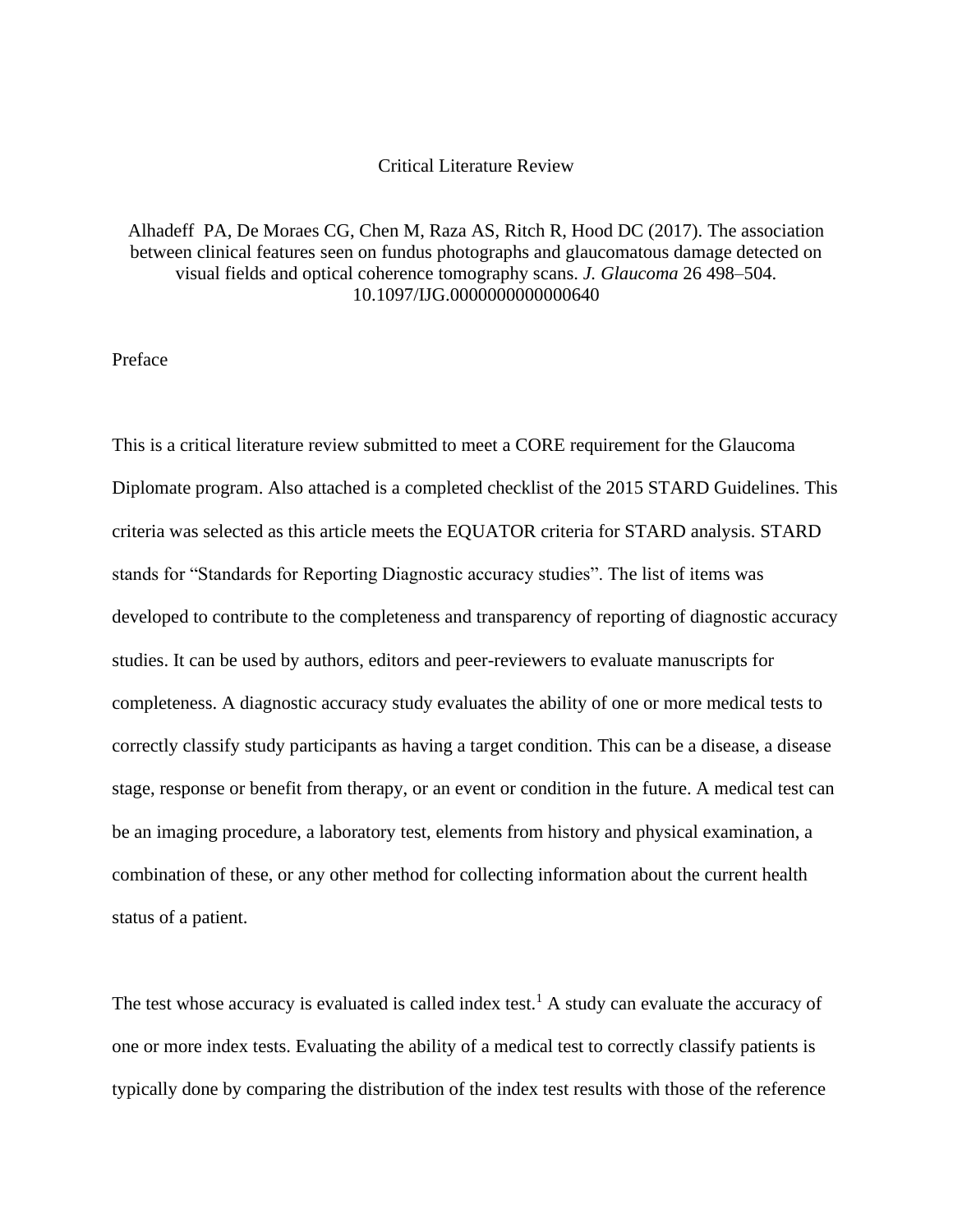standard. The reference standard is the best available method for establishing the presence or absence of the target condition. An accuracy study can rely on one or more reference standards.<sup>2</sup> Never having completed one of these in my professional career I have relied on several sources for guidance. First of these was the EQUATOR network. I have been in contact with several individuals who have been helpful to me in navigating the system. I have also benefitted from a pre-emptive web search for guidelines in critical review of the scientific literature and these are cited in the references.3,4,5 Finally, I applied where possible the criteria used by the Americaan Academy of Optometry in refereeing articles for the OVS in which I have participated.

This article was chosen to review out of two potential candidates because of its clinical relevance and familiarity with the past and current work of one of the authors (Donald Hood, PhD) on this topic.

## Introduction

The ability of ancillary testing to accurately identify patients with glaucomatous optic atrophy (GON) is typically tested against the gold standard of either optic nerve stereo photography and/or standard automated perimetry (SAP).<sup>6,7,8</sup> This has been reported widely in the literature, some of which have been cited in previous case reports.<sup>9</sup> A plethora of papers have attempted to determine which SD-OCT parameter has the best predictive value for Glaucoma.<sup>10,11,12,13</sup> The purpose of the study in this paper is to take the opposite approach. Specific clinical features of the optic nerve evaluated by stereo photography are compared with nerves previously determined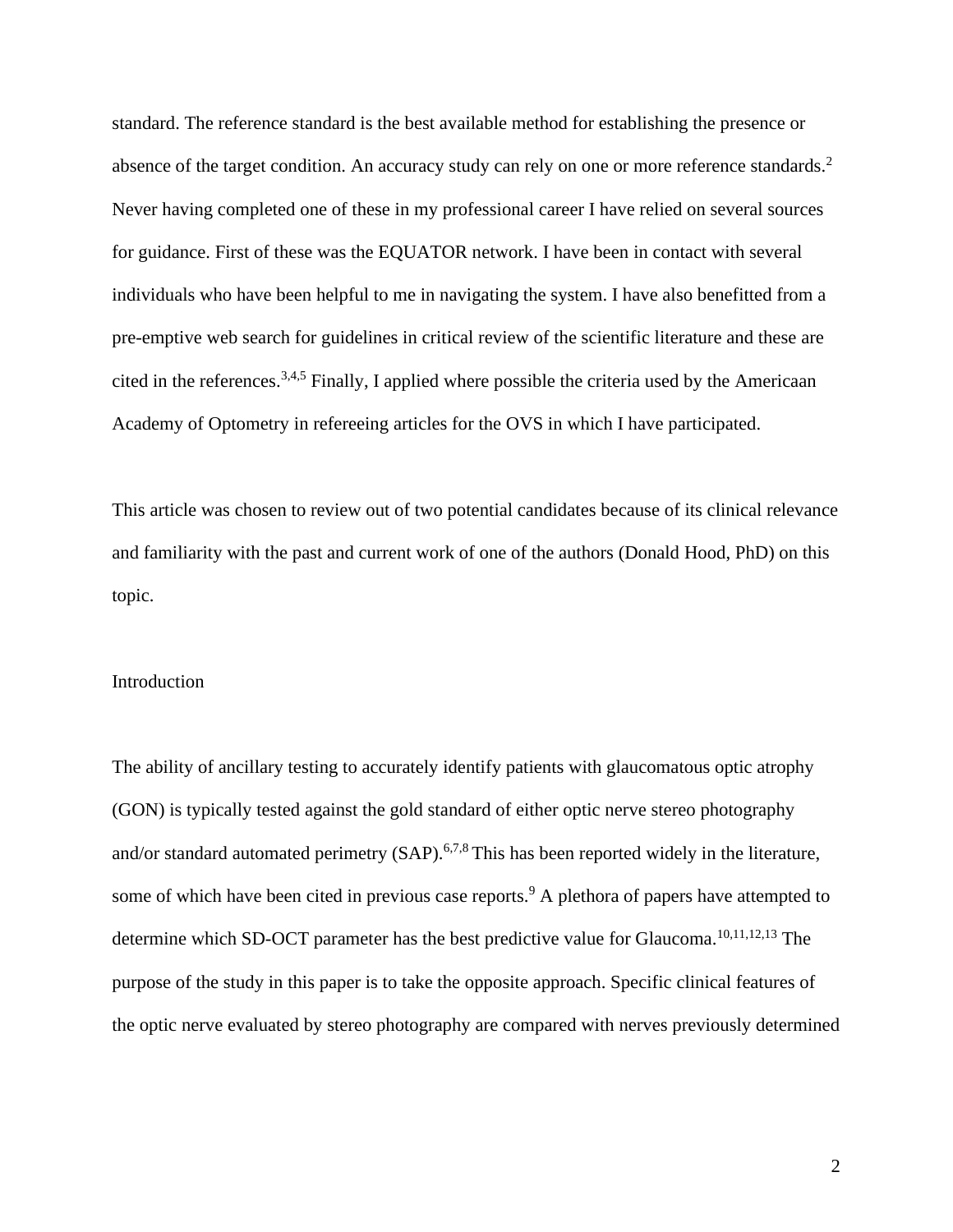to be glaucomatous by OCT and SAP. This purports to be the first paper to investigate this relationship.<sup>14</sup>

Historically, optic nerve head stereo photographs and standard automated perimetry have been considered the gold standard for glaucoma diagnosis.<sup>8,15,16</sup> The advent of new imaging technologies such as Spectral Domain Ocular Coherence Tomography (SD-OCT) have had significant impact on the diagnostic paradigm. Many studies have been performed to validate the performance of these new technologies.<sup>17,18,19,20</sup> Their accuracy has been determined by comparison to the existing Gold standard of stereo photographs and visual fields.<sup>21,22</sup> In this study the opposite approach was taken. In a prospective sample of patients, stereo photographs of optic nerves were graded by two masked experts as Glaucoma, Glaucoma suspect or normal based on the presence or absence of specified features of GON. The results were then compared to those determined by OCT and SAP of these same patients to assess the frequency of which features of GON on stereo photos correlate with the ancillary tests. The study's findings revealed a significant correlation, especially for vertical cup to disc ratio (VCDR ) greater than 0.6. A surprising finding was the poorer predictive power of localized thinning. It was hypothesized that localized thinning perhaps represents an earlier stage of the disease and they recommended longitudinal follow up to clarify this.

# Methods

One eye of 100 glaucoma patients or suspects and 62 healthy subjects was prospectively selected. Although the study was approved by the review boards of Columbia University and the

3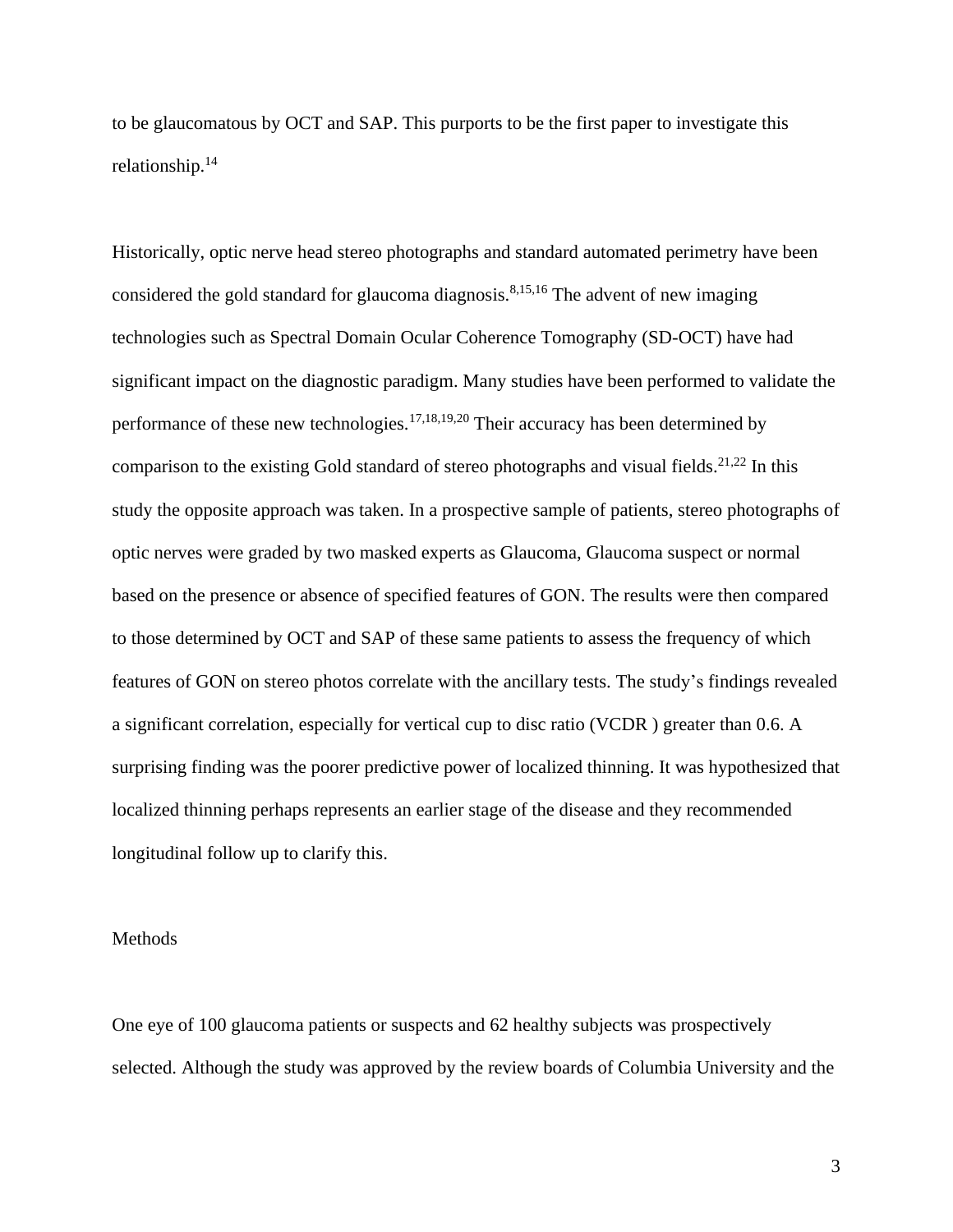New York Eye and Ear infirmary of Mount Sinai there is no indication of from what clinic the patients were selected or when. There is no explanation for the reason for the selection of one eye or the other or not both. There is also no indication as to whether the selection was random or not. This makes it difficult to evaluate the sample for bias.

The inclusion criteria stipulated that to be identified as Glaucoma or suspected glaucoma patients were required to have optic disc abnormalities based on clinical evaluation including intraocular pressure and family history, a mean deviation on Humphrey Field Analyzer (HVFA) 24-2 algorithm better than −6.00 dB, ≤75 years old, refractive error with spherical equivalent less −6.00 diopters or better, reliable performance on both visual fields, open angles and a bestcorrected visual acuity equal or better than 20/40. Patients also had to meet criteria for an experienced field taker. Normal (Healthy) subjects were identified as having normal optic disc appearance, IOP < 22 mmHg, and normal 24-2 and 10-2 VF results. Patients with other ocular pathology were excluded.

Optic nerve stereo photographs were evaluated by 2 Glaucoma specialists simultaneously. Both graders were co-authors of the study. 12 features of GON were identified and evaluated: vertical cup-to-disc ratio (VCDR) of greater than 0.6; inter-eye VCDR asymmetry of greater than 0.2, small disc with significant cupping, optic disc pit, focal and diffuse neuroretinal rim thinning, disc hemorrhage, b-zone peripapillary atrophy (bPPA), nasal cupping, violation of the "ISNT" (inferior rim greater than superior greater than nasal greater than temporal) $^{23}$ , and focal and diffuse retinal nerve fiber layer loss.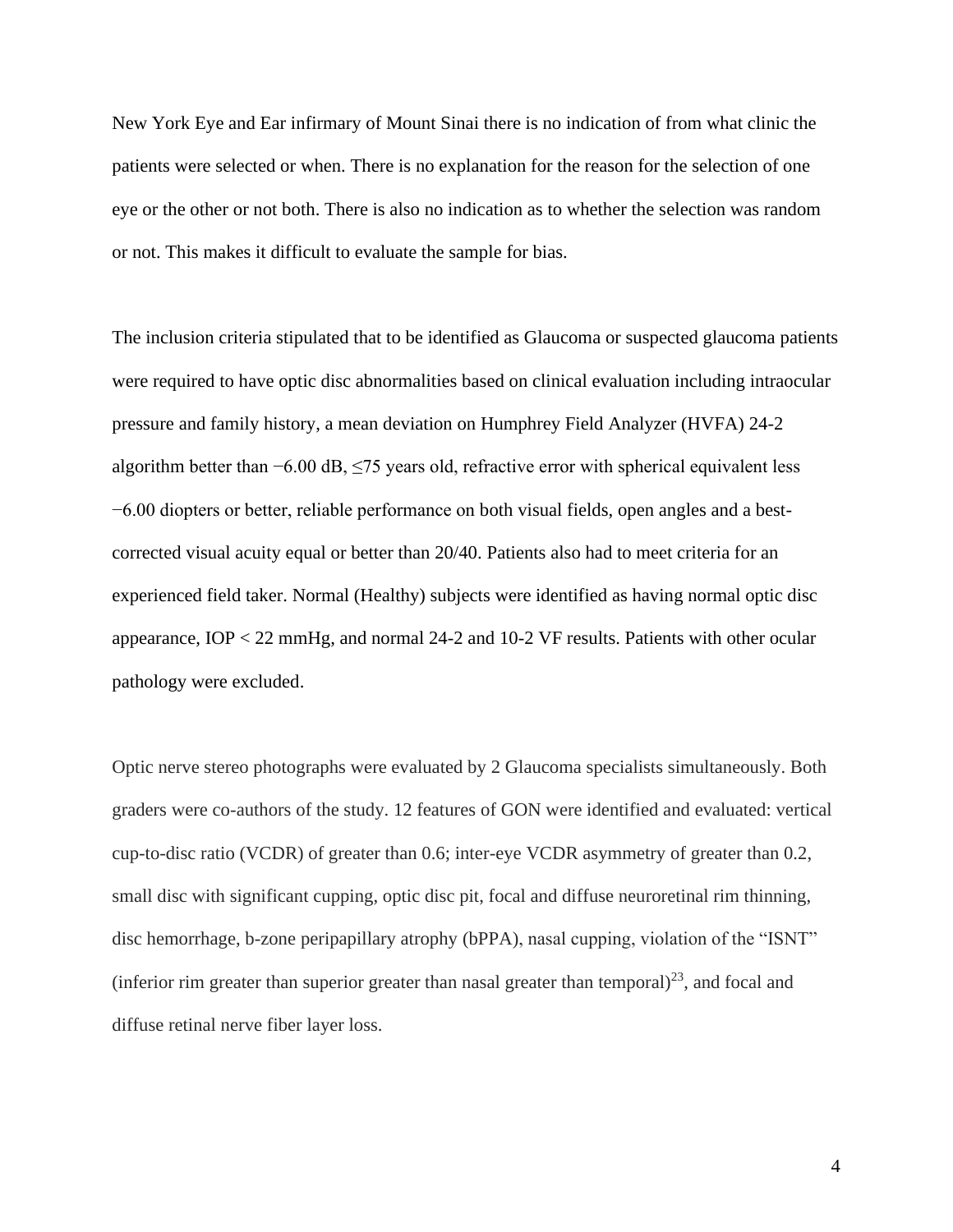Spectral Domain OCT was performed using a Heidelberg Spectralis Tomographer (Heidelberg Engineering GmbH Dossenheim, Germany). Both the combined retinal ganglion cell and inner plexiform layers (RGC+) of the SD-OCT macular scans and the retinal nerve fiber layer (RNFL) of discs scans were segmented and evaluated. Each hemifield was classified separately and a significant defect on the probability cluster plot was defined as three abnormal points horizontally or vertically adjacent to each other in the same hemifield, representing a 2%, 2%, 1% or worse defect for macular cube or 2%, 2%, 5% for disc cube. These criteria were selected to produce an approximately 5% false positives rate in both cases. Scans determined to be of poor quality were rejected.

Threshold visual fields were performed using the Humphrey VF Analyzer (Carl Zeiss Meditec, Inc., Dublin, CA) Both 24-2 and 10-2 strategies were performed. The classification of 24-2 VF and 10-2 VF was also based upon cluster criteria. Each hemifield was classified separately and considered abnormal if at least 3 contiguous test points respecting the horizontal midline were abnormal (at 5%, 5%, 1% or 5%, 2%, 2%) on either total deviation (TD) or pattern deviation (PD) probability plots. This is consistent with the widely utilized Anderson-Patella's criteria.<sup>24</sup>

The eyes were classified into three groups: "suspects" (both OCT and VFs normal in both hemifields); "glaucoma" (both the 24-2 SAP and disc cube SD-OCT and/or both 10-2 SAP and macula cube SD-OCT were abnormal in the same matching hemifield); "controls" (healthy subjects with normal discs, both OCT and VFs normal in both hemifields); and other (the remaining eyes). This classification was done to "To minimize false-positives and falsenegatives" although exactly how this is achieved by this choice is never clarified.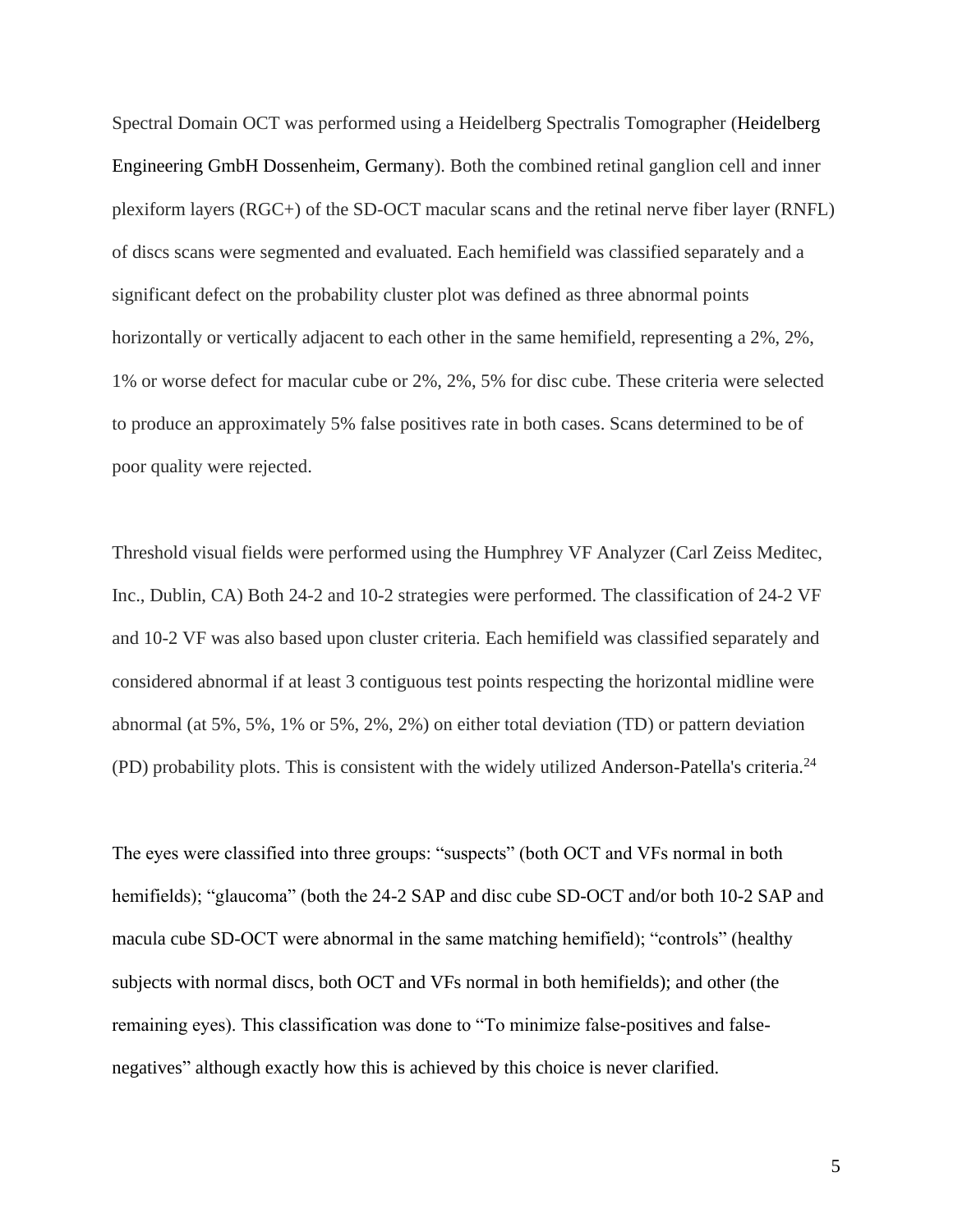Two aspects of this classification scheme are problematic. First, "suspects" as noted above were defined as having a normal OCT and VFs normal in both hemifields. This may represent an overly conservative assessment and may be a contributing factor to the unexpected weakness in predictive value of GON features such as focal thinning. The authors make no further elaboration on the decision for this classification, other than "To minimize false-positives and falsenegatives" as noted above. Other studies have used more expansive criteria.<sup>25,26,27,28</sup> This would clearly eliminate pre-perimetric disease, for example.

It appears that some of these eyes then wound up in the category of "other". One problem with this is that this group is poorly defined. In addition, this presents a fair number of eyes (n=39) which were lost to analysis. It is stated in the paper that the results of these patients were subjected to analysis but not included in the results.

# Results

The association between clinical signs of GON and glaucoma vs. suspect vs. control groups was tested with multivariate regression, which is a technique that estimates a single regression model with more than one outcome variable. It differs from multiple (or multivariable) regression in that several dependent variables are jointly regressed on the same independent variables.<sup>29</sup> The analysis showed a statistically significant difference between the clinical signs of GON found in glaucoma patients and glaucoma suspects as compared with normal eyes. VCDR of greater than 0.6 was the most common feature, present in 92% of glaucoma eyes, 70% of glaucoma suspects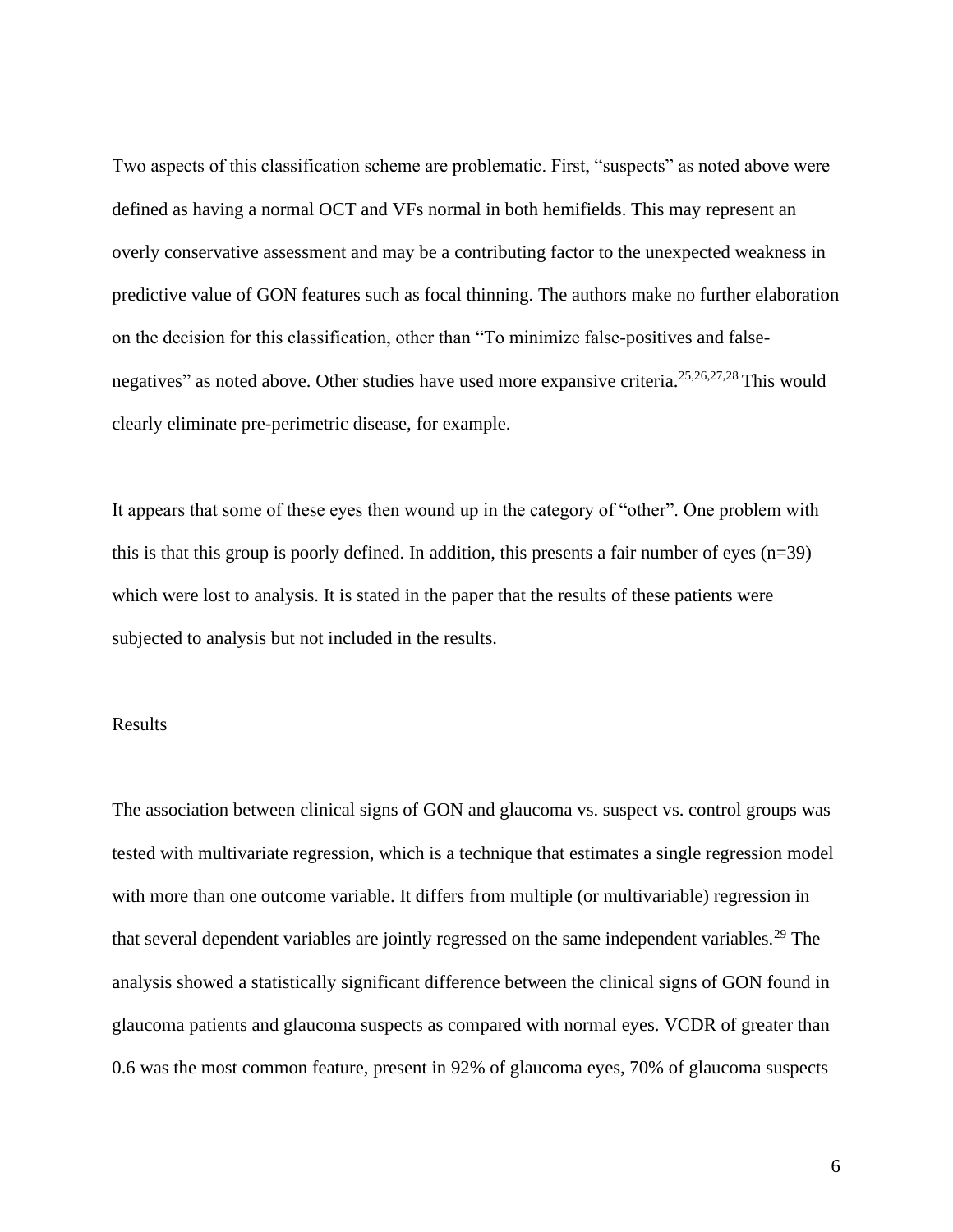and only in 3% of false positive healthy eyes. Violation of the ISNT rule was the second most significant sign, present in more than 80% of glaucoma or glaucoma suspect eyes and 5% of false positive controls. Close correspondence was found with the classification based upon visual field and OCT results.

The Breusch-Pagan  $Test^{30}$  was employed to determine statistical significance of the variable independence. The Breusch-Pagan Test is a test for heteroscedasticity of errors in regression. Heteroscedasticity means "differently scattered". This is the opposite of homoscedastic which means "same scatter." Homoscedasticity in regression is an important assumption; if the assumption is violated, you won't be able to use regression analysis.<sup>31</sup> Using the Breusch-Pagan test most GON features were able to discriminate the glaucoma and suspect groups from controls. The pattern of clinical signs of GON seen on stereo photographs was statistically different between glaucoma (P<0.001) and suspects (P<0.001) vs. controls and explained up to 68% of the total variance of the diagnosis based upon SD-OCT and VFs. Vertical cup-to-disc (VCDR) >0.6, focal neuroretinal rim thinning, focal RNFL loss, and violation of the ISNT rule had the best performance to differentiate glaucoma and suspects from controls. Compared to the suspect group, glaucoma eyes (abnormal SD-OCT and VF tests) were more likely to have VCDR >0.6 (92 vs. 69%, P=0.003), diffuse rim (53 vs. 9%, P<0.001) and RNFL (61 vs. 26%, P<0.001) thinning, and beta-zone parapapillary atrophy (68 vs. 17%, P<0.001). The exception was the bPPA (P=0.517), which was statistically as frequent in suspects as in controls.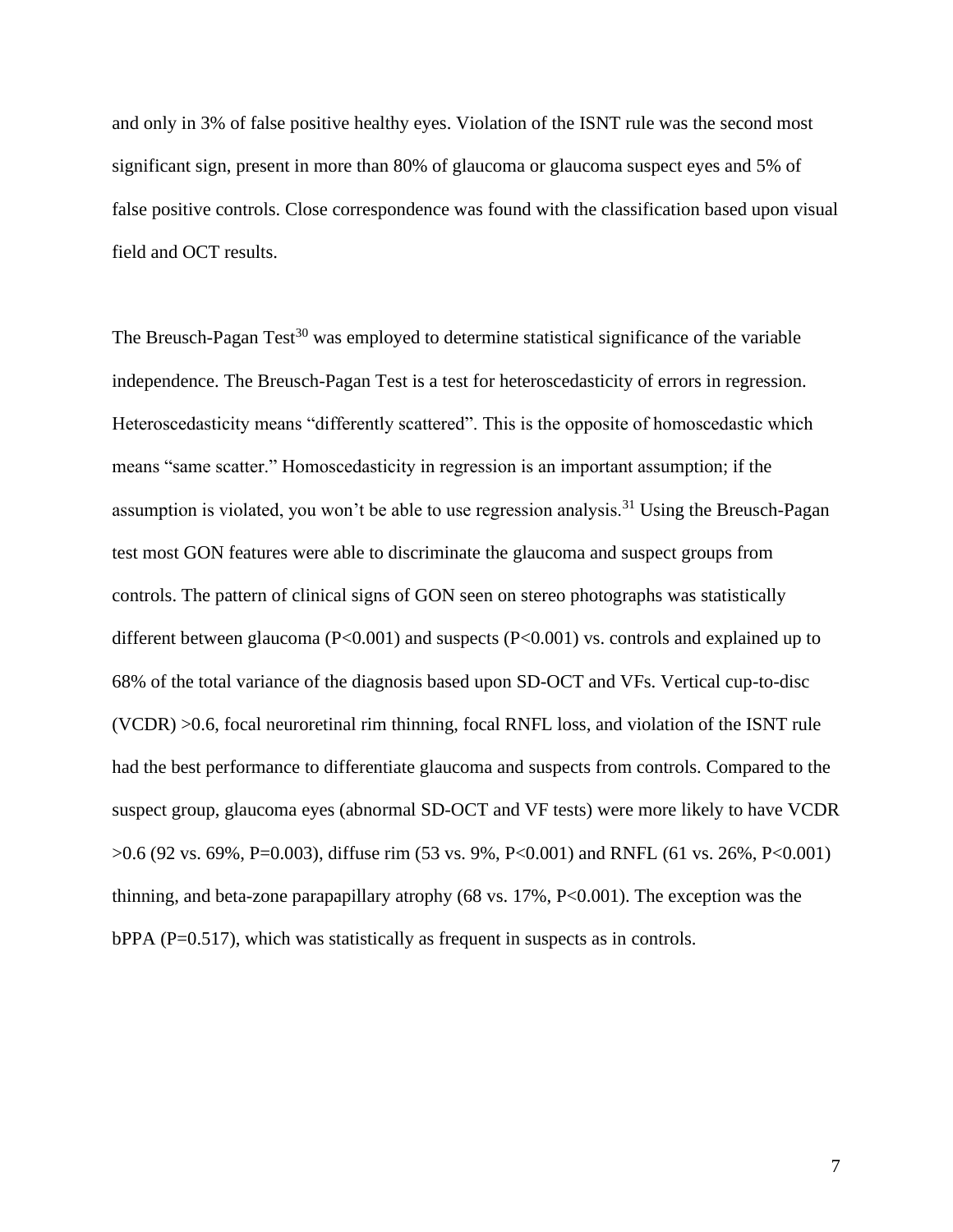When comparing suspects and Glaucoma only, the eyes classified as glaucoma were more likely to have VCDR > 0.6, diffuse rim thinning, diffuse RNFL loss, bPPA, and nasal cupping. Three patients were identified with optic nerve hemorrhages. All three were classified as Glaucoma.

As noted previously, eyes in the suspect group were more likely to have focal rim thinning and focal RNFL loss than those classified as glaucoma. This was most likely to occur in the inferotemporal region, an area identified with early Glaucoma.<sup>32,33,34</sup>Along with eyes classified as "other" (6 of which were identified as "pre-perimetric Glaucoma") this imparts some degree of concern about selection bias. It could be argued that the results would have been different with more inclusive selection criteria. In any event it certainly merits a more careful interpretation of the results.

## Discussion

The study's findings suggest classifying features of glaucomatous optic atrophy on optic nerve stereo photography correlate with the results of spectral domain optical coherence tomography and standard automated perimetry for detecting early signs of glaucomatous optic neuropathy and differentiate healthy eyes from those with glaucoma or suspected glaucoma. However, further follow-up might be necessary in some of the eyes to differentiate false positives from early signs of the disease. The findings and statistical analysis justify the authors' premise and conclusions.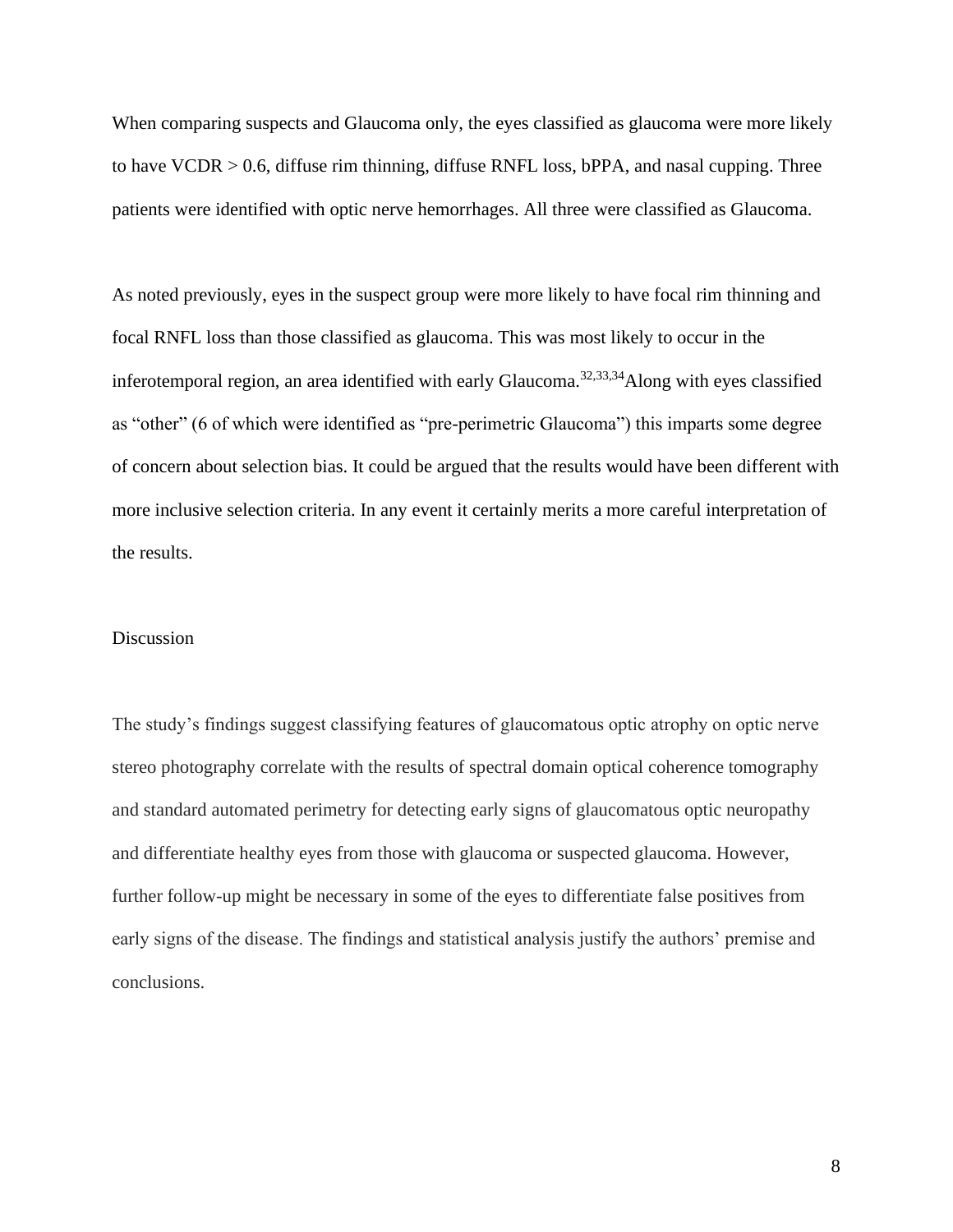Reviewing the paper for compliance with STARD guidelines proved to be an interesting exercise. The STARD criteria is part of the EQUATOR network collection of guidelines for evaluating the scientific literature. The EQUATOR network [\(https://www.equator-network.org/\)](https://www.equator-network.org/) provides toolkits with a flowchart to determine what guidelines are appropriate to evaluate a particular study. This study fell under the STARD guidelines as it met the criteria for diagnostic/prognostic studies.<sup>35</sup> There were 30 different items in the criteria, some with multiple sub-categories. A completed evaluation for this study is attached. For a paper accepted to a known, peer-reviewed journal it was surprising to find a number of missing features. As noted previously, there was a dearth of information presented to justify the selection criteria and, more important, the designation of the groups. This was particularly apparent in the distinction between Glaucoma and suspect groups. This could have had a significant impact on the results reported.

The discussion was remarkable for a lack of evaluation of the study's strengths and weaknesses. There was no real consideration of sources of error or bias, other than the recognition that poor prognostic power of focal rim thinning could represent an earlier stage of the disease. A simple assessment would be that the strengths of the study were the clinical relevance of the subject matter, but that were several weaknesses including sample selection, choice of definition of presence or absence of the condition and failure to meet a number of basic STARD criteria.

An explanation for choice of GON parameters - how they were arrived at and why would have been helpful. There was a comparison to Jost Jonas' seminal work on optic nerve head anatomy.<sup>36</sup> which was reviewed in a previous case report.<sup>9</sup> It could be inferred, although not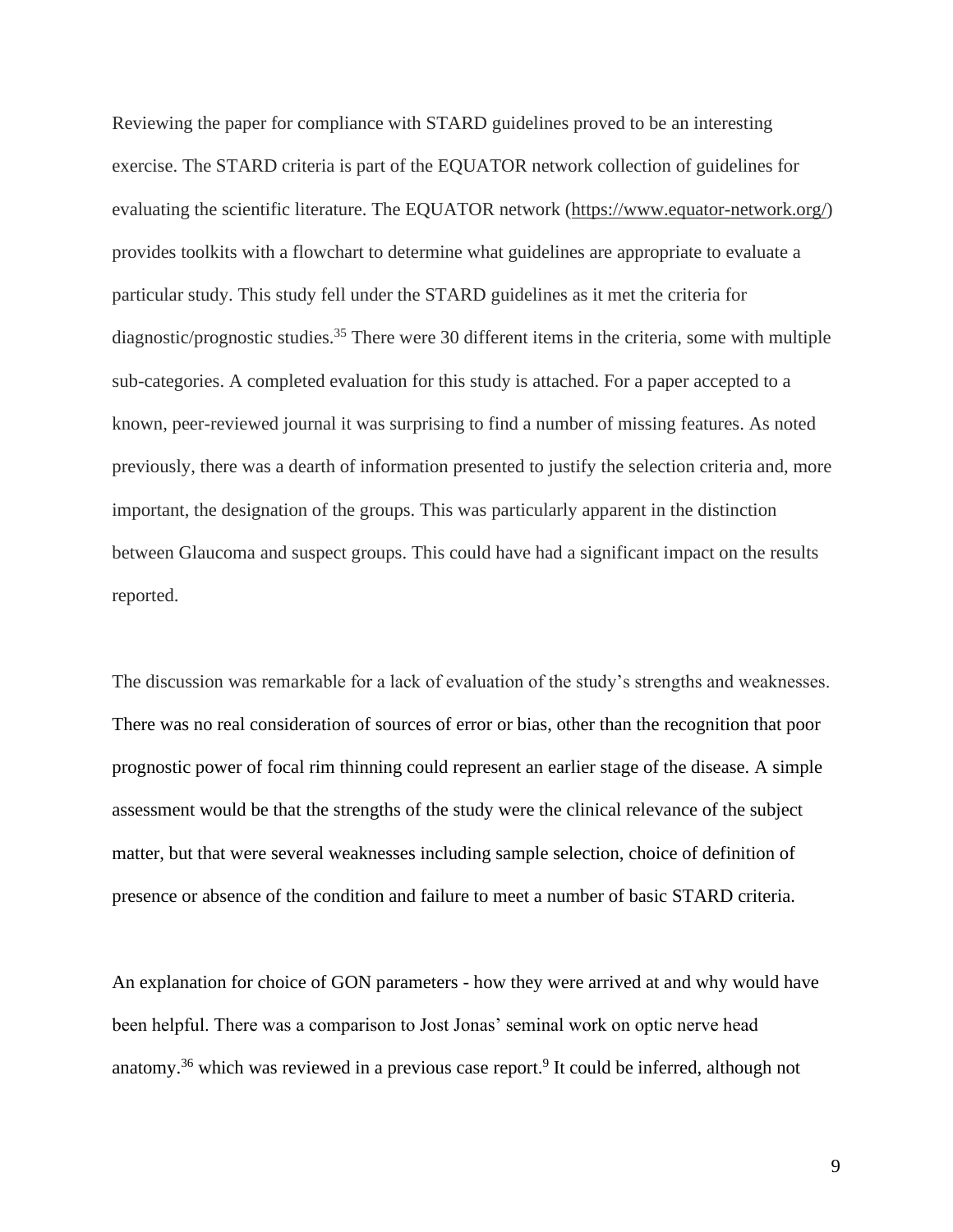specifically stated, that the choice was related. The authors go on to state that their results were "in consonance" with Jonas et al. Finally, in addition to the suggestion that there be longitudinal follow up, it would be helpful to either re-evaluate the selection definitions or more thoroughly explain the reasons.

# Comment

The authors present a clinically relevant study with respect to optic nerve head evaluation. Although there have been many papers to assess the accuracy of SD-OCT in identifying patients with for at risk for Glaucoma, this is purportedly the first paper to study the opposite scenariohow accurate are GON features identified on Stereo photographs in discriminating normals from those with Glaucoma or suspect by SD-OCT or SAP. Several features are demonstrated to be more clinically significant than others, but the general premise is statistically validated by the results which suggests an evaluation of a common disease process.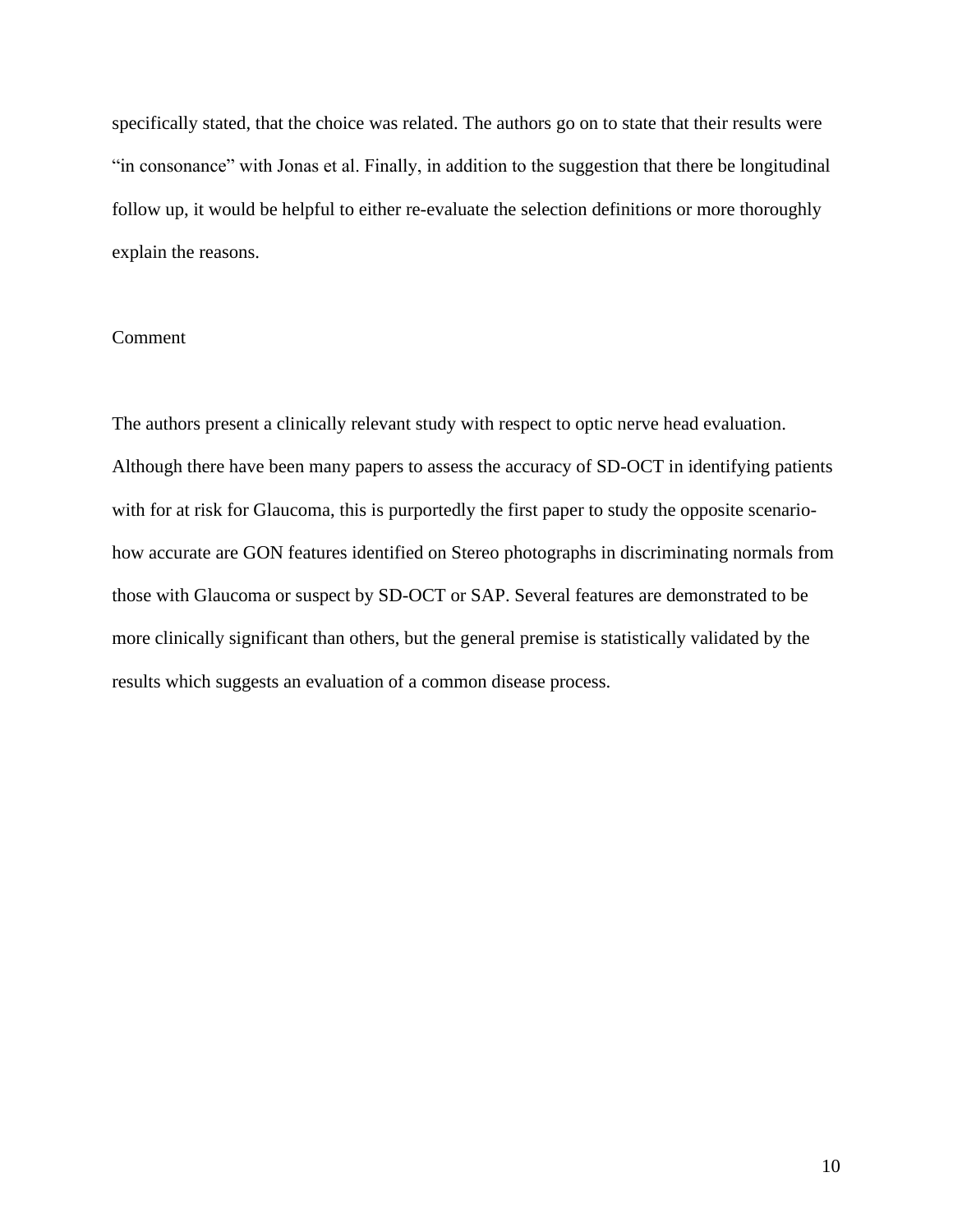# STARD CRITERIA (http://www.equator-network.org/)

#### TITLE OR ABSTRACT

1 Identification as a study of diagnostic accuracy using at least one measure of accuracy (such as sensitivity, specificity, predictive values, or AUC)

No. Not specifically stated. As the purpose is to "To facilitate retrieval of their article, authors can explicitly identify it as a report of a diagnostic accuracy study. This can be performed by using terms in the title and/or abstract that refer to measures of diagnostic accuracy, such as 'sensitivity', 'specificity', 'positive predictive value', 'negative predictive value', 'area under the ROC curve (AUC)' or 'likelihood ratio'." Does not meet this criteria.

#### ABSTRACT

2 Structured summary of study design, methods, results, and conclusions (for specific guidance, see STARD for Abstracts)

There are multiple criteria for this item as defined by "STARD for Abstracts: essential items for reporting diagnostic accuracy studies in journal or conference abstracts". The paper meets some but not all of the criteria.

#### INTRODUCTION

3 Scientific and clinical background, including the intended use and clinical role of the index test

Yes.

4 Study objectives and hypotheses

Yes "In particular, assuming that the sdOCT and SAP results are abnormal and suggestive of glaucoma, what are the features of GON and their frequency when described by glaucomatrained specialists using stereo-photography? We investigated how clinicians classified the optic discs of patients in which ancillary diagnostic tests were suggestive of glaucoma."

#### **METHODS**

## *Study design*

5 Whether data collection was planned before the index test and reference standard were performed (prospective study) or after (retrospective study)

# Prospective study.

## *Participants*

6 Eligibility criteria

# Yes.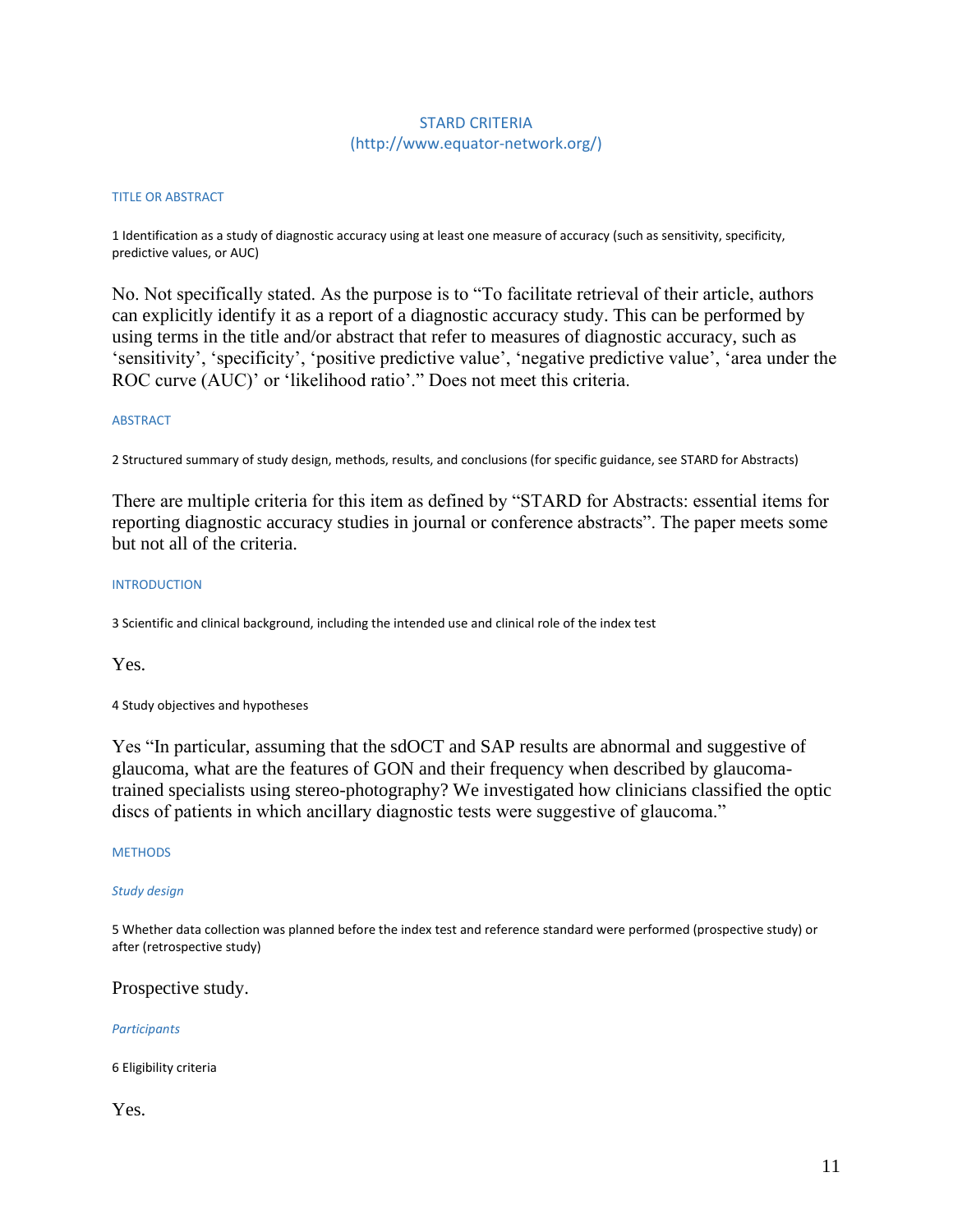7 On what basis potentially eligible participants were identified (such as symptoms, results from previous tests, inclusion in registry)

Yes.

8 Where and when potentially eligible participants were identified (setting, location and dates)

No.

9 Whether participants formed a consecutive, random or convenience series

Not specifically stated .

10a Index test, in sufficient detail to allow replication

Yes.

10b Reference standard, in sufficient detail to allow replication

Yes.

11 Rationale for choosing the reference standard (if alternatives exist)

Yes.

12a Definition of and rationale for test positivity cut-offs or result categories of the index test, distinguishing pre-specified from exploratory

Yes.

12b Definition of and rationale for test positivity cut-offs or result categories of the reference standard, distinguishing prespecified from exploratory

Yes.

13a Whether clinical information and reference standard results were available to the performers/readers of the index test

No. They were masked to the reference test results.

13b Whether clinical information and index test results were available to the assessors of the reference standard

No.

*Analysis*

14 Methods for estimating or comparing measures of diagnostic accuracy

Yes.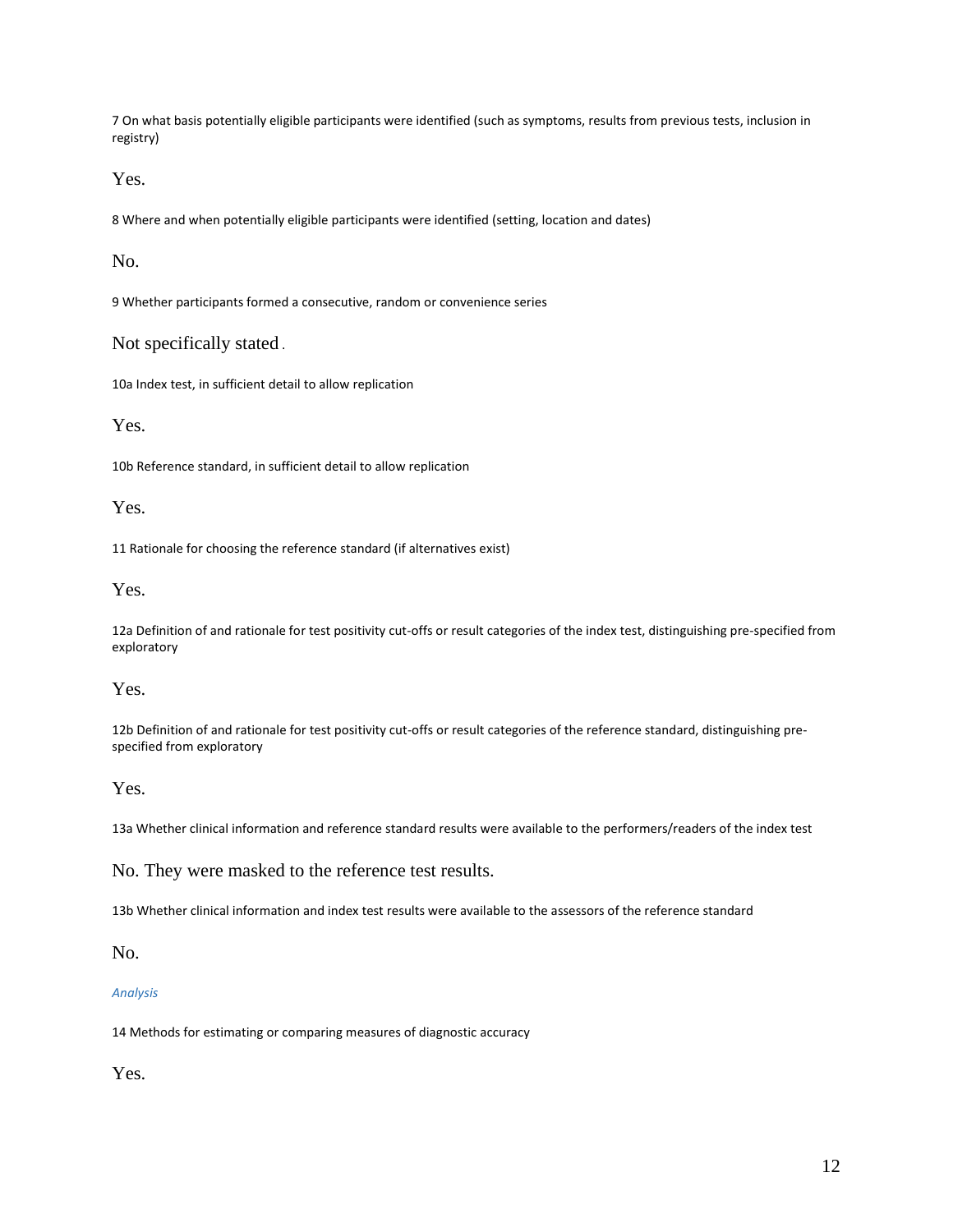15 How indeterminate index test or reference standard results were handled

No. They were identified- "Thirty-nine eyes (39%) had sdOCT and/or SAP abnormalities in nonmatching hemifields (other). Only 6 eyes (15.38%) showed preperimetric glaucoma (ie, sdOCT cluster criteria abnormal and SAP VFs within normal limits). Interestingly, 28 eyes (71.8%) of this group had at least 1 abnormal SAP hemifield, but the sdOCT was normal." But no specifics provided of what was done with the data.

16 How missing data on the index test and reference standard were handled

Yes.

17 Any analyses of variability in diagnostic accuracy, distinguishing pre-specified from exploratory

No.

18 Intended sample size and how it was determined

No.

RESULTS

*Participants*

19 Flow of participants, using a diagram

No.

20 Baseline demographic and clinical characteristics of participants

Yes.

21a Distribution of severity of disease in those with the target condition

No.

21b Distribution of alternative diagnoses in those without the target condition

No.

22 Time interval and any clinical interventions between index test and reference standard

No.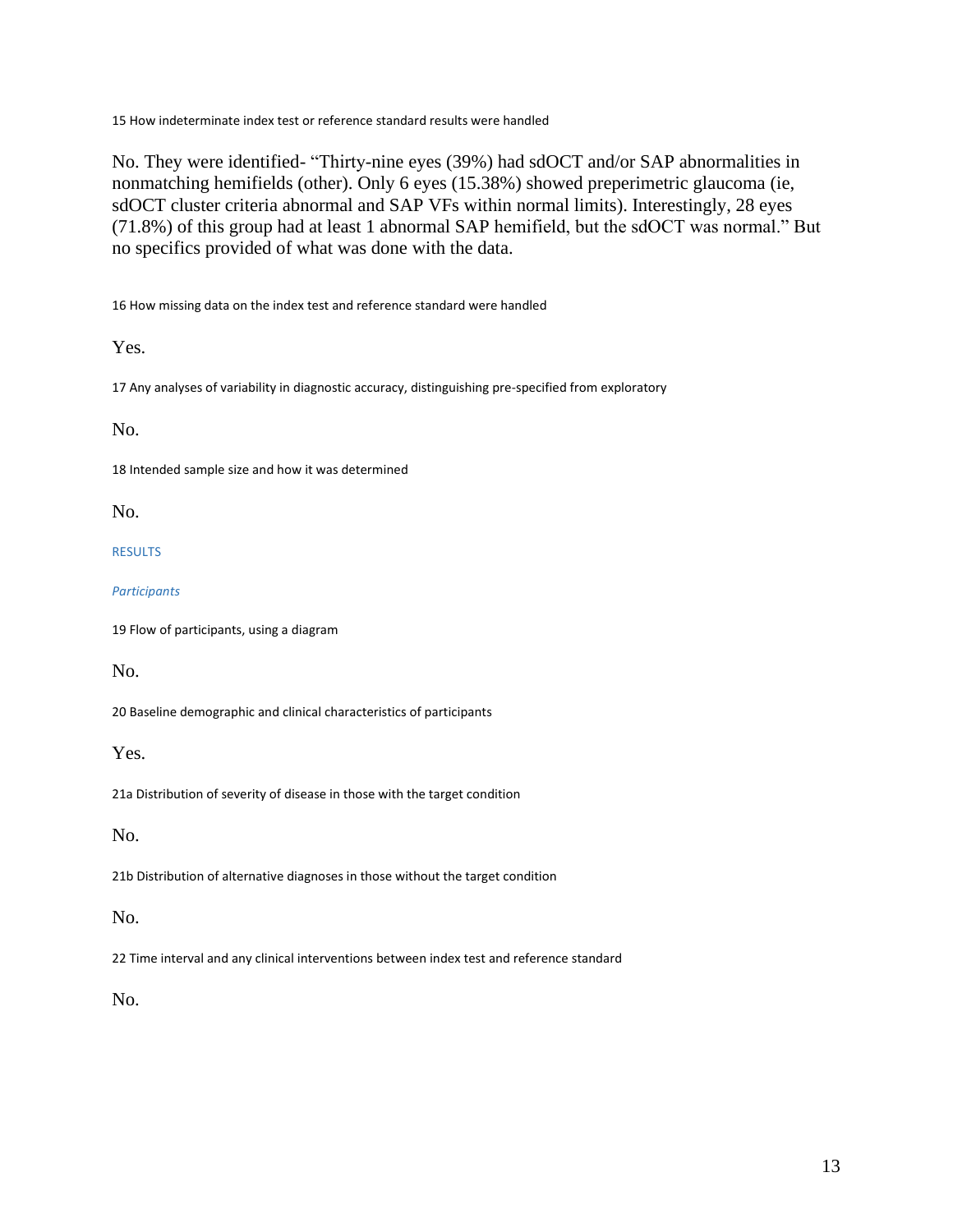#### *Test results*

23 Cross tabulation of the index test results (or their distribution) by the results of the reference standard

No.

24 Estimates of diagnostic accuracy and their precision (such as 95% confidence intervals)

Yes.

25 Any adverse events from performing the index test or the reference standard

No.

#### **DISCUSSION**

26 Study limitations, including sources of potential bias, statistical uncertainty, and generalisability

No.

27 Implications for practice, including the intended use and clinical role of the index test

Yes.

## OTHER INFORMATION

28 Registration number and name of registry

# DOI Registered only.

29 Where the full study protocol can be accessed

No.

30 Sources of funding and other support; role of funders

Yes.

*<sup>2</sup> STARD 2015: An Updated List of Essential Items for Reporting Diagnostic Accuracy Studies <http://www.equator-network.org/reporting-guidelines/stard/>*

*<sup>1</sup> Šimundić AM. Measures of Diagnostic Accuracy: Basic Definitions. EJIFCC. 2009;19(4):203-11. Published 2009 Jan 20.*

*<sup>3</sup> Wood, J.M. (2003).Research Lab Guide. MICR\*3260 Microbial Adaptation and Development Web Site. Retrieved July 31, 2006, from http://www.uoguelph.ca/mcb/teaching/micr3260/research\_lab/guide.shtml* 

<sup>4</sup> *Step by step guide to reviewing a manuscript. https://onlinelibrary.wiley.com*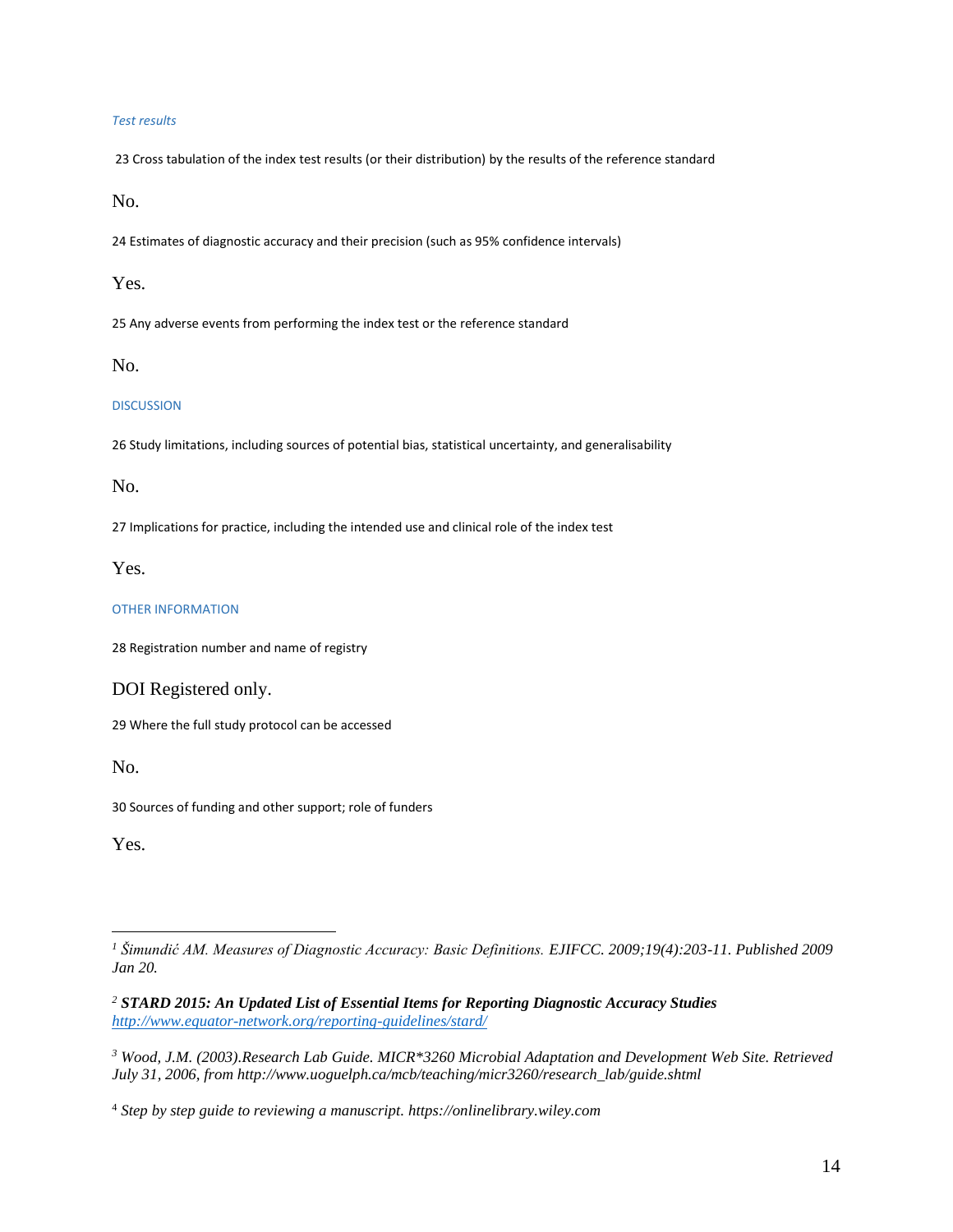<sup>5</sup> *<https://twp.duke.edu/sites/twp.duke.edu/files/file-attachments/scientific-article-review.original.pdf>*

*<sup>6</sup> Greenfield DS, Weinreb RN. Role of optic nerve imaging in glaucoma clinical practice and clinical trials. Am J Ophthalmol. 2008;145:598-603.* 

*7 Jampel HD, Friedman D, Quigley H, et al. Agreement among glau- coma specialists in assessing progressive disc changes from photographs in open-angle glaucoma patients. Am J Ophthalmol. 2009;147:39-44.* 

*<sup>8</sup> Sharma P, Sample PA, Zangwill LM, Schuman JS. Diagnostic tools for glaucoma detection and management. Surv Ophthalmol. 2008;53 Suppl1(SUPPL1):S17-32.*

*<sup>9</sup> Case Report 4: Mild/Moderate Primary Open-angle Glaucoma*

*<sup>10</sup> Saikumar SJ, Jose S, Bhat S, Mahesh G, and Giridhar A. Diagnosis of Preperimetric Glaucoma using Optical Coherence Tomography. Kerala J Ophthamol 2008; XX: 39-42.*

*<sup>11</sup> Lisboa R, Paranhos A, Weinreb RN, Zangwill LM, Leite MT, Medeiros FA. Comparison of Different Spectral Domain OCT Scanning Protocols for Diagnosing Preperimetric Glaucoma. Investigative Ophthalmology & Visual Science. 2013;54(5):3417-3425.*

*<sup>12</sup> Rao HL, Zangwill LM, Weinreb RN, Sample PA, Alencar LM, Medeiros FA. Comparison of different spectral domain optical coherence tomography scanning areas for glaucoma diagnosis. Ophthalmology . 2010; 117: 1692– 1699.*

*<sup>13</sup> Wang X Li S Fu J Comparative study of retinal nerve fibre layer measurement by RTVue OCT, GDx VCC. Br J Ophthalmol . 2011; 95: 509–513.*

*<sup>14</sup> Alhadeff P. A., De Moraes C. G., Chen M., Raza A. S., Ritch R., Hood D. C. (2017). The association between clinical features seen on fundus photographs and glaucomatous damage detected on visual fields and optical coherence tomography scans. J. Glaucoma 26 498–504.*

*<sup>15</sup> Banegas SA, Antón A, Morilla-Grasa A, et al. Agreement among spectral-domain optical coherence tomography, standard automated perimetry, and stereophotography in the detection of glaucoma progression. Invest Ophthalmol Vis Sci. 2015;56(2):1253-1260.* 

*16 Lemij, H. Glaucoma Diagnosis – The role of optic nerve examination. European Ophthalmic Review, 2007:15-7* 

*<sup>17</sup> Wollstein G, Ishikawa H, Wang J, Beaton SA, Schuman JS. Comparison of three optical coherence tomography scanning areas for detection of glaucomatous damage. Am J Ophthalmol. 2005;139:39–43.*

*<sup>18</sup> Mwanza JC, Oakley JD, Budenz DL, Anderson DR, The Cirrus OCT Normative Database Study Group Ability of CirrusTM HD-OCT optic nerve head parameters to discriminate normal from glaucomatous eyes. Ophthalmology. 2011;118:241–248.e1*

*<sup>19</sup> Akashi A, Kanamori A, Nakamura M, Fujihara M, Yamada Y, Negi A. Comparative assessment for the ability of Cirrus, RTVue, and 3D-OCT to diagnose glaucoma. Invest Ophthalmol Vis Sci. 2013;54:4478–4484.*

*<sup>20</sup> Ojima T, Tanabe T, Hangai M, et al. Measurement of retinal nerve fiber layer thickness and macular volume for glaucoma detection using optical coherence tomography. Jpn J Ophthalmol. 2007;51:197–203.*

*<sup>21</sup> Bussel II, Wollstein G, Schuman JS. OCT for glaucoma diagnosis, screening and detection of glaucoma progression*

*British Journal of Ophthalmology 2014;98:ii15-ii19.*